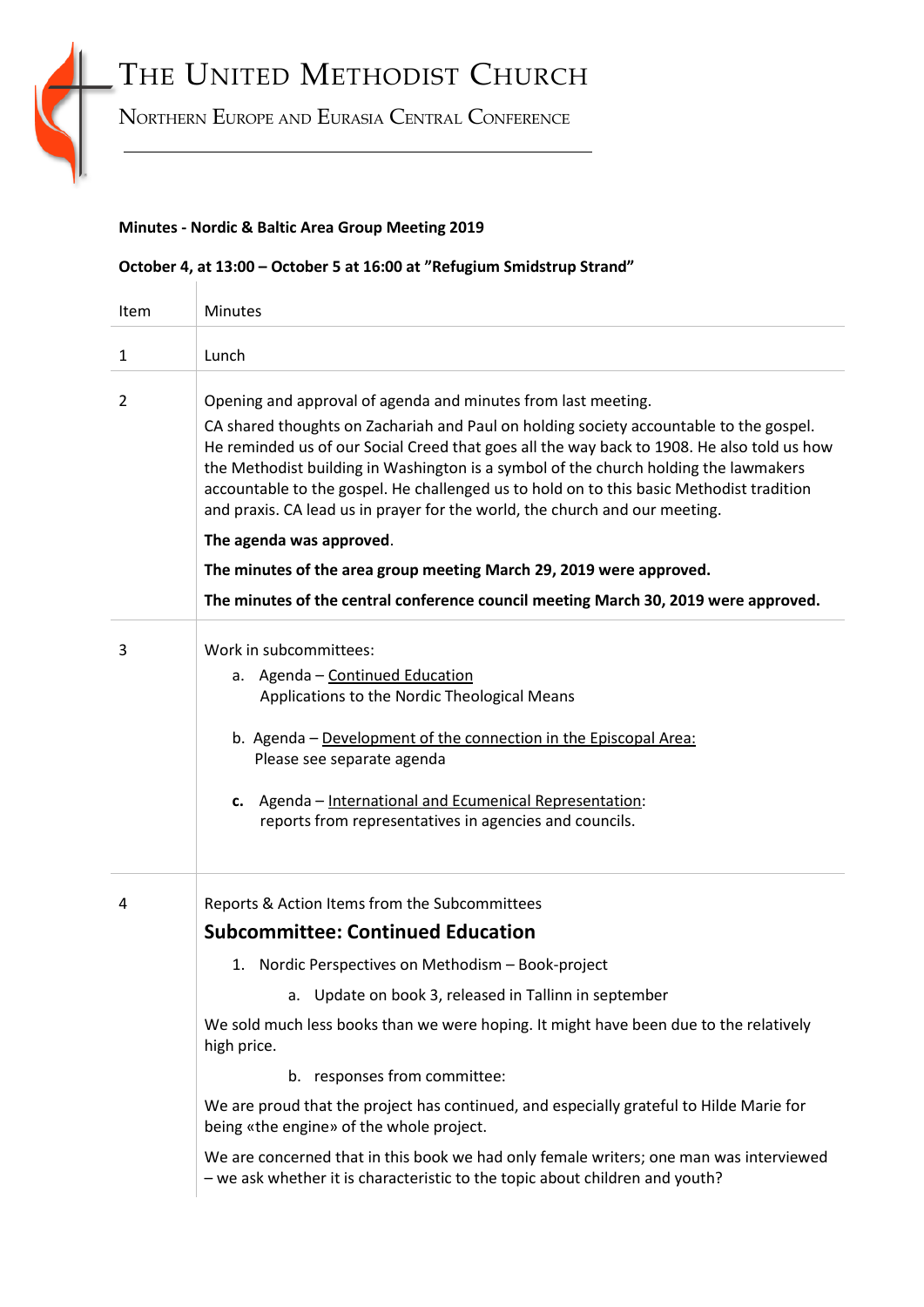

| Item | Minutes                                                                                                                                                                                                                                                                                                        |
|------|----------------------------------------------------------------------------------------------------------------------------------------------------------------------------------------------------------------------------------------------------------------------------------------------------------------|
|      | It was a good opportunity to release the book about the younger generation at the SoCD<br>where many young people were present.                                                                                                                                                                                |
|      | Good development is the e-book format that allows to spread the good material. The<br>distribution is still a problem. We can propose DS-s to buy copies of this book and give to<br>youth workers. E.g. Lithuania has eductional funds for this kind of activities. Bishop will<br>make this proposal.        |
|      | We shall look around for best printing prices in the area for the next book. Remigijus will<br>ask in Lithuania.                                                                                                                                                                                               |
|      | c. Plans for book 4, to be released in Tallinn in March 2021                                                                                                                                                                                                                                                   |
|      | The topic will be pastoral care, and some people already have shown interest in<br>contributing. More specific guidelines will be ready by the end of the year 2020.                                                                                                                                           |
|      | 2. Seminar on preaching for clergy and lay preachers january 2021                                                                                                                                                                                                                                              |
|      | a. Update from Robert, Karen and Remigijus: there has been a disussion<br>about the place (Tallinn or Riga?), and participants: pastors and lay<br>preachers. Robert, Remigijus and Meeli will discuss the place.                                                                                              |
|      | b. To find a date DS-s will discuss with each other at their area cabinet<br>meeting                                                                                                                                                                                                                           |
|      | c. To invite one key note speaker from outside the area, and have several<br>workshops by people from the area. Hilde Marie will suggest some names<br>for keynote speaker, Karen will work on workshop ideas.                                                                                                 |
|      | d. Financial issues: maybe different fees for different areas like it was at the<br>SoCD. It would be possible to cover speakers's expenses from Nordic<br>Theological Means.                                                                                                                                  |
|      | 3. Application for Nordic Theological Fund                                                                                                                                                                                                                                                                     |
|      | Proposal: The Area group support the application from UMC seminary in Norway, and<br>ask to inquire for possibilities to livestream the lectures for pastors in other countries.                                                                                                                               |
|      | The proposal was approved.                                                                                                                                                                                                                                                                                     |
|      | Proposal: The Area group support the application from Jorgen Thaarup for reprinting the<br>book for lay preachers' education in half of asked amount (5000) because it is on the edge<br>of the guidelines for the fund. We would expect that the sale of the book would create a<br>possibility for reprints. |
|      | Counter proposal by Per-Endre Bjørnevig: To grant up to 10.000 to the project and ask<br>Jørgen Thaarup to find other financing if he can.                                                                                                                                                                     |

**Per-Ändre Bjørneviks proposal was approved.**

4. New plans: we shall propose book 5 with a bit broader content, (e.g. What is the church?) in 2023.

We shall have a skype meeting in January to follow up.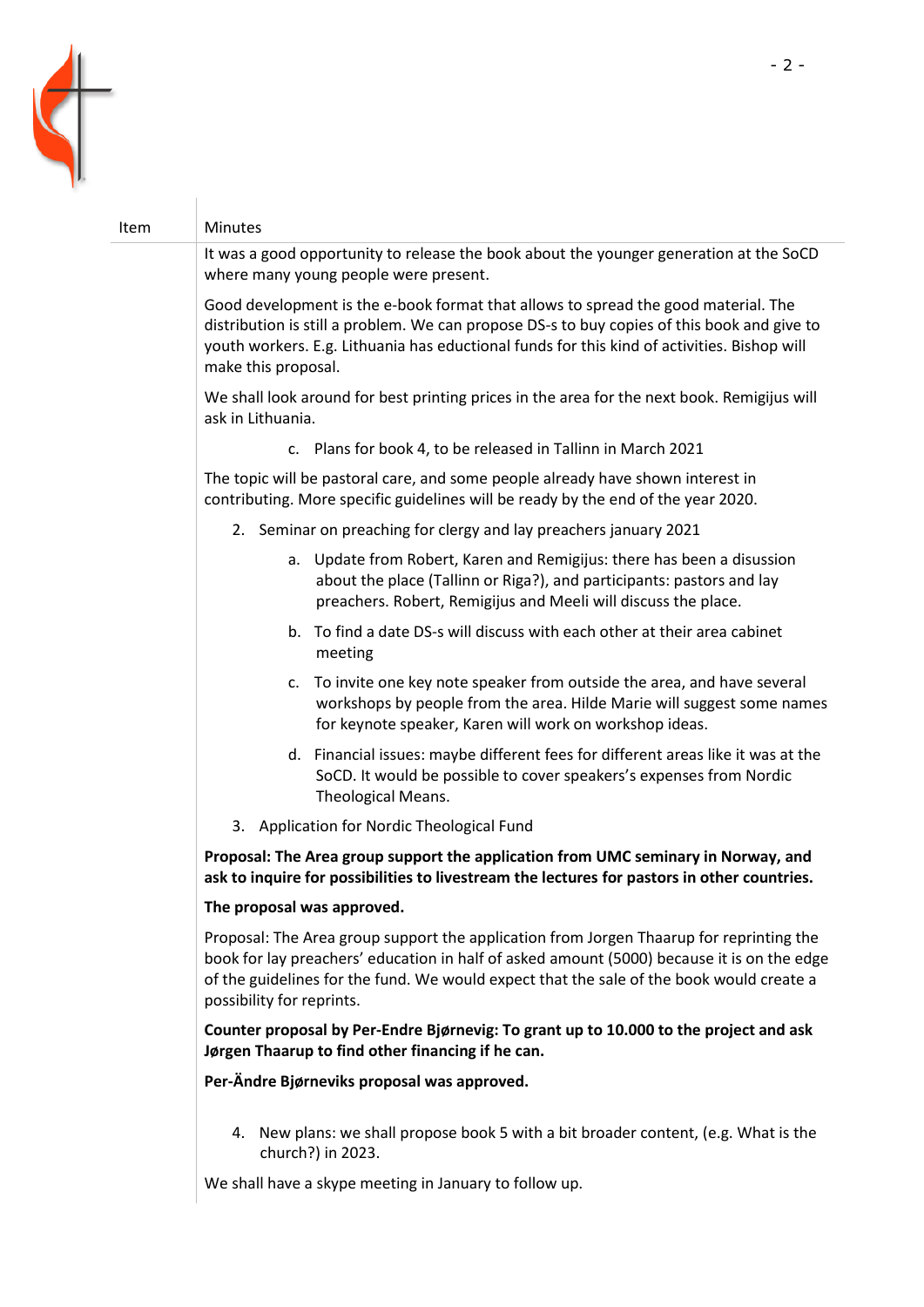

### Item Minutes

## **Subcommittee: Development of the connection in the Episcopal Area:**

The survey trying to connect Methodists to different events and summer activities did not give the response or results we were looking for. We concluded that it better to start with a small event that we can manage.

NORTH NORWAY INSPIRATIONAL WEEKEND – Invite Finland

The North Norway Inspirational weekend is held every 3<sup>rd</sup> weekend in September. The congregations in North Norway and North Finland can feel quite isolated, and this weekend could help make connections between the 2 annual conferences. The district superintendents for these areas are members of the subcommittee and can follow up the plans directly. It looks like the Inspirational weekend will be in Tromsø I 2020. The plan for the time being is to invite all the congregations from Finland. They could arrive on Wednesday and stay in homes. We would arrange trips or hikes in the nature. The Inspirational Weekend would start on Friday as usual. A while ago the Finnish conference had Serenity services but not so much now. Many congregations in Northern Norway have success with Serenity Services and could give lectures and share ideas to get this revived. The Finnish conference has had focus on prayer and contemplative prayer. They could teach on this subject and share their experiences.

### THE WORLD METHODIST CONFERENCE

We discussed the relatively low participation at SOCD which is a wonderful opportunity to network with other Methodists and be inspired. We feel that the event wasn't emphasized enough in Norway, for example. It was business-as-usual in the weekends prior to and after SoCD and many said they didn't have time. Also, there was a focus on sending groups from congregations, but some people would have liked to participate if they had known there were others there on their own. What can we learn from this?

- 1. We need to prioritize the next big event which is in Sweden in August 2021. Encourage people to not plan other meetings or trips around this time. This is a once-in-a-lifetime event. We want as many as possible to look at this as THE EVENT for 2021.
- 2. Posters should be made already this winter. The program does not have to be final but time, theme, costs should be made known. The logo is finished. The planning committee could provide enough details or make a sample poster with space for information important for the local communities and in the appropriate language.
- 3. The costs look to be about 400 Euro for the registration fee. Could we set aside money for "scholarships" to help cover the costs of this and transportation? 'Application form and criteria for scholarship should be generated from the bishop's office.
- 4. Group participation should be a priority. Traveling together by chartered bus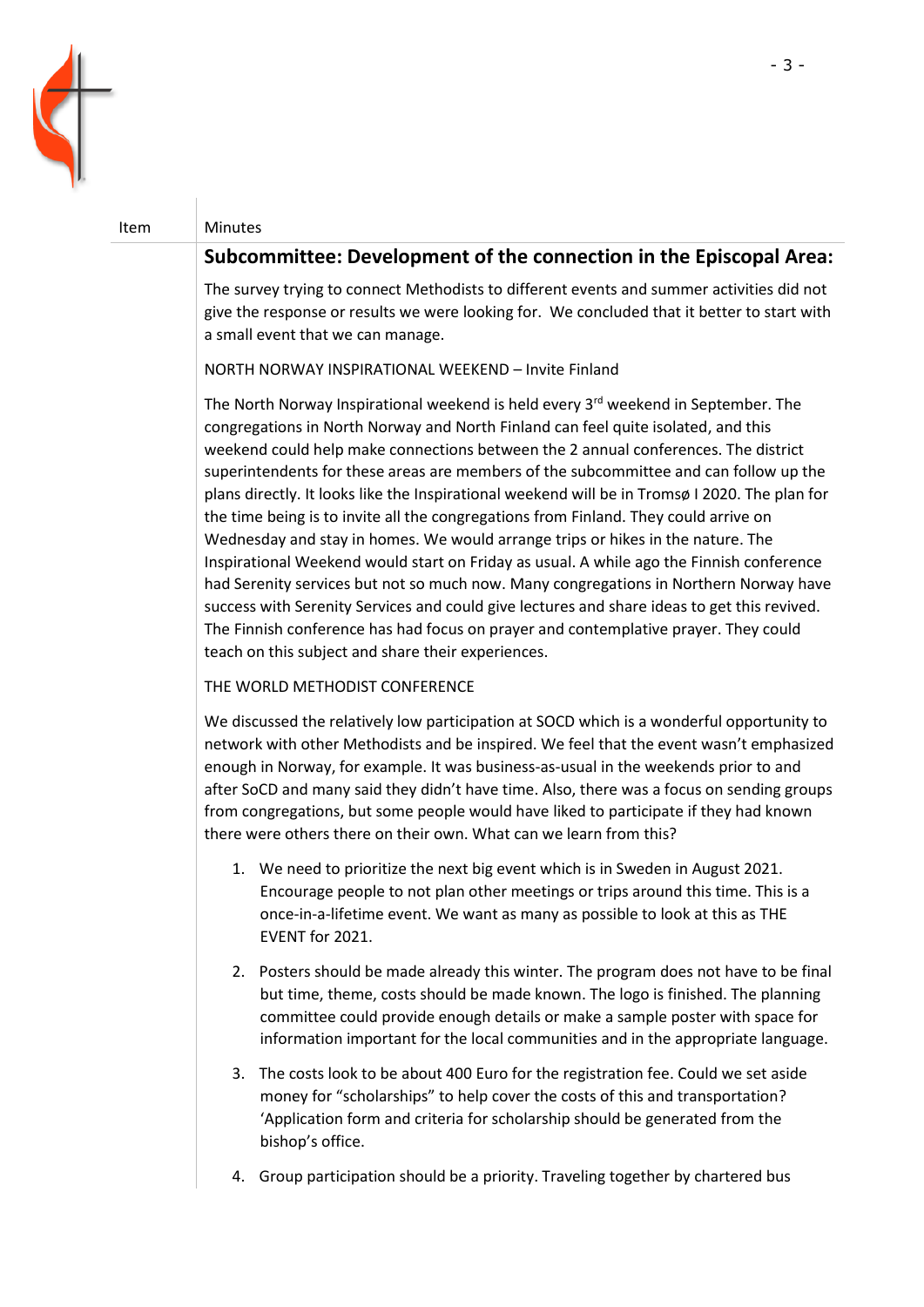

| Item | <b>Minutes</b>                                                                                                                                                                                                                                        |
|------|-------------------------------------------------------------------------------------------------------------------------------------------------------------------------------------------------------------------------------------------------------|
|      | would create a cohesive group even before the event. If an annual conference sets<br>aside money for event they could apply for matching funds from the central<br>conference.                                                                        |
|      | 5. There is already a Facebook page for the conference. Each conference should do<br>what they can share the page and updates as they come.                                                                                                           |
|      | 6. Methodist Women have their own conference the week before. Could we<br>encourage the Methodist Women in Norway to start a scholarship or sponsor<br>some participants?                                                                             |
|      | PROPOSALS:                                                                                                                                                                                                                                            |
|      | 1. Proposal of intent: To set aside money for individual scholarships for The World<br>Methodist Conference 2021 in the 2021 budget. Scholarships can also be<br>awarded to a conference that wants to charter transport for larger groups.           |
|      | The proposal was approved                                                                                                                                                                                                                             |
|      | 2. Allocate money to cover the costs of making and printing posters, postal costs.<br>Etc. If an annual conference has routines for sending information in the mail, this<br>poster should be included. This should happen in January 2020.           |
|      | The Proposal was approved.                                                                                                                                                                                                                            |
|      | <b>Subcommittee: International and Ecumenical Representation</b>                                                                                                                                                                                      |
|      | 3.1 Report from GCSRW Berit Westad                                                                                                                                                                                                                    |
|      | We propose that the candidates for a seat on this board in the next term are asked to work<br>on an adaptation of the survey on sexual harassment put together by GCSRW.<br>Proposal: To receive and add to the minutes.<br>The proposal was approved |
|      | 3.2 Africa University - Jørgen Thaarup                                                                                                                                                                                                                |
|      | We note with gladness that the effectiveness and educational level of the staff has<br>improved.<br>Proposal: To receive and add to the minutes.<br>The proposal was approved                                                                         |
|      | 3.3 UMCOM - Karl Anders Ellingsen                                                                                                                                                                                                                     |
|      | UMCOM wants to merge with GCFA. Their budget is being cut in the next Quadrennium.<br>Proposal: To receive and add to the minutes.<br>The proposal was approved                                                                                       |
|      | 3.4 ECOM - Mark Lewis<br>Proposal: To ask ML if the issue of antisemitism is part of their conversation and to add the<br>report to the minutes. Sarah Tiainen offers to do the asking.                                                               |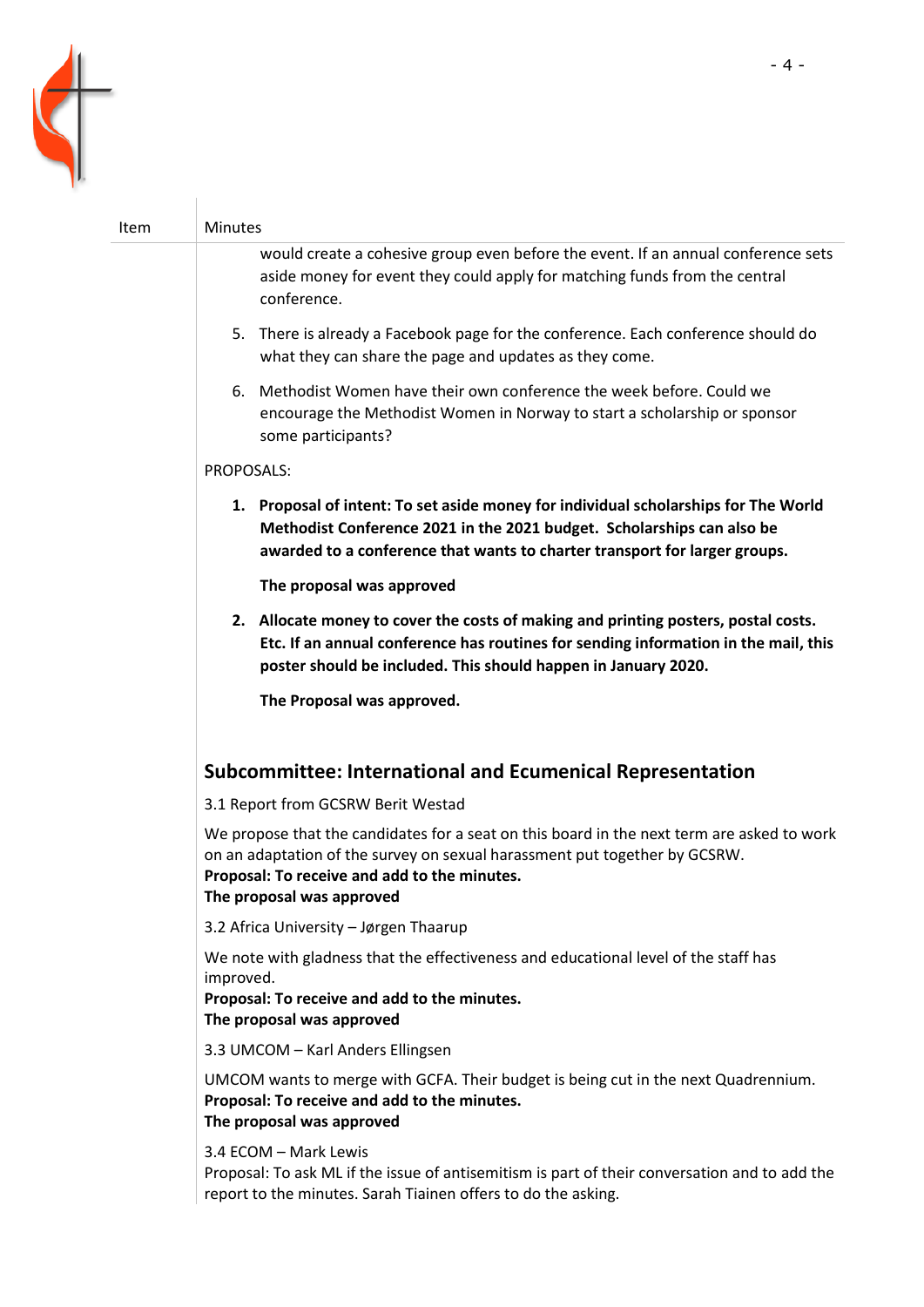

# Item Minutes **Proposal: To receive and add to the minutes. The proposal was approved** 3.5 GCOMM - Tarmo Lilleoja **Proposal: To receive and add to the minutes. The proposal was approved** 3.6 GCFA – Per-Endre Bjørnevig Attention to pt. 3.1 "decrease the first quarter of 2020 episcopal office payment by fifty percent", this is now a decision by GCFA. We have questions about the cost numbers of bishops in the US as compared to Europe as presented to Per-Endre by GCFA staff. CA gave an explanation on why the GCFA thinks the apportionments will come out with a lower amount this year. **Proposal: To receive and add to the minutes and continue the conversation under our agenda point: budget. The proposal was approved** 3.7 The Connectional Table – Ole Birch **Proposal: To receive and add to the minutes. The proposal was approved** 3.8 Standing Com. - Jørgen Thaarup No proposal for a General Book of Discipline will come to the GC. **Proposal: To receive and add to the minutes. The proposal was approved** 3.9 Theological Educational Fund – Thomas Risager **Proposal: To receive and add to the minutes. The proposal was approved** 3.11 GBGM – Øivind Aske **Proposal: To receive and add to the minutes. The proposal was approved** 3.12 GBCS Kari S. Hay Concerning Karis question: "Why does the CCC ask for proposals if we have no capacity to lift a specific task?" There is a need to clarify to the people reporting to us what they can expect the Central Conference Council to do with the proposals and ideas they send to us. **Proposal: The subcommittee will present a revised template for the reporting at the next area group meeting. The proposal was approved. Proposal: To receive and add to the minutes. The proposal was approved** 3.13 EMC – Jørgen Thaarup **Proposal: To receive and add to the minutes. The proposal was approved**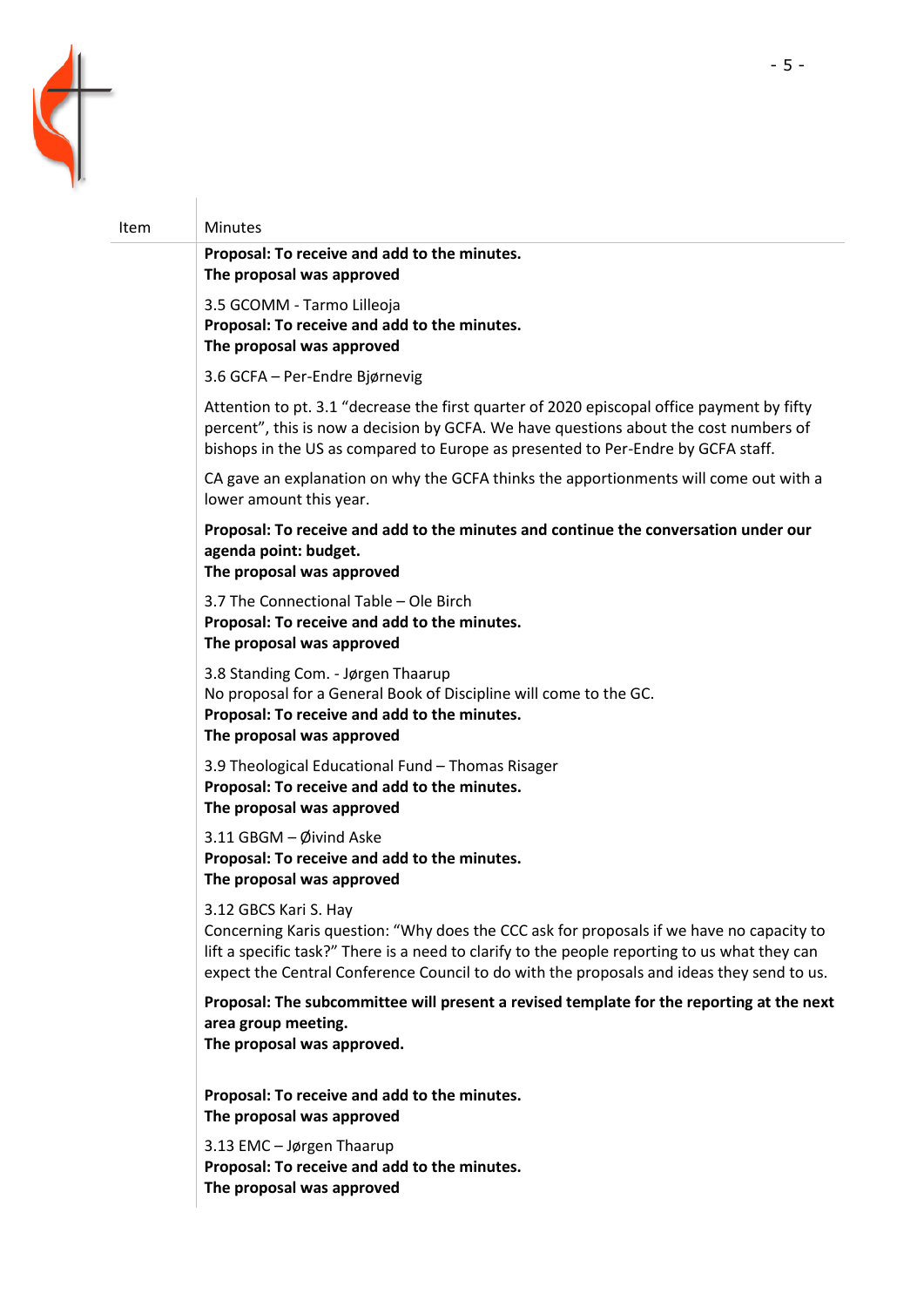

| <b>Item</b>   | <b>Minutes</b>                                                                                                                                                                                                                                                                                                                                                                                                                                                                                                                  |
|---------------|---------------------------------------------------------------------------------------------------------------------------------------------------------------------------------------------------------------------------------------------------------------------------------------------------------------------------------------------------------------------------------------------------------------------------------------------------------------------------------------------------------------------------------|
|               | We have not received any report from:                                                                                                                                                                                                                                                                                                                                                                                                                                                                                           |
|               | The division on Ministries with Young People - Yulia Starodubets<br>European Methodist Youth Council - Stefanie Buadu<br>NEECCYC - Stefanie Buadu (note from Kirsten: this report was received after our meeting<br>and will be presented at the next Area Group Meeting)<br>Commission on the General Conference - Audun Vestad<br>The Conference of European Churches - Leif Göte Björklund (note from Kirsten: There has<br>been no meetings at the CEC since the last report from Leif-Göte, and thus nothing to<br>report) |
|               | The future of the UMC Nordic and Baltic                                                                                                                                                                                                                                                                                                                                                                                                                                                                                         |
| 5             | Bishop Alsted gave a report regarding the ongoing processes for a way forward for the<br>UMC. He told us about his involvement in the initiative by some African bishops to gather<br>the leaders of the different progressive, moderate and conservative groups in the US. This<br>process is ongoing with several meetings including a professional mediator.                                                                                                                                                                 |
|               | The bishop gave a briefing on the different plans that have emerged after the called<br>session and reported on the changes in what delegates have been elected to Jurisdictional<br>Conference and General Conference. He will send a more detailed description of the main<br>plans to the members of the council. The actual petitions and the legislative language is<br>not known, so we do not know the real content yet.                                                                                                 |
|               | The Bishop briefed us on the different statements made by African and Philippine bishops<br>and shared at statement made by three of the European bishops (Christian Alsted, Harald<br>Ruckert and Patrick Streiff).                                                                                                                                                                                                                                                                                                            |
|               | We looked at the timetable for the different processes around this issue from now until<br>the Central Conference.                                                                                                                                                                                                                                                                                                                                                                                                              |
|               | Saturday morning CA asked again if there were any further comments to the position<br>paper of the European bishop. Some new opinions and ideas about our situation were<br>shared.                                                                                                                                                                                                                                                                                                                                             |
|               | Evening devotion                                                                                                                                                                                                                                                                                                                                                                                                                                                                                                                |
|               | Bishops Christian Alsted led us in reflexions on 2. Kor. 5, 16-21 about the ministry of<br>reconciliation.                                                                                                                                                                                                                                                                                                                                                                                                                      |
| 6<br>Saturday | Sarah Tiainen led us in the morning Devotion with Lectio Divina on 2. Cor. 5, 18-24 and<br>communion.                                                                                                                                                                                                                                                                                                                                                                                                                           |
|               | Committee on Episcopacy                                                                                                                                                                                                                                                                                                                                                                                                                                                                                                         |
|               | Chair: Per-Endre Bjørnevik                                                                                                                                                                                                                                                                                                                                                                                                                                                                                                      |
|               | Office report and budget. The original budget, without the reductions presented. The<br>reductions by GCFA, was presented they are around 200.000 D. Kr. (27.000 Euros)<br>reduction of office allowance and housing. The reduction comes because of declining                                                                                                                                                                                                                                                                  |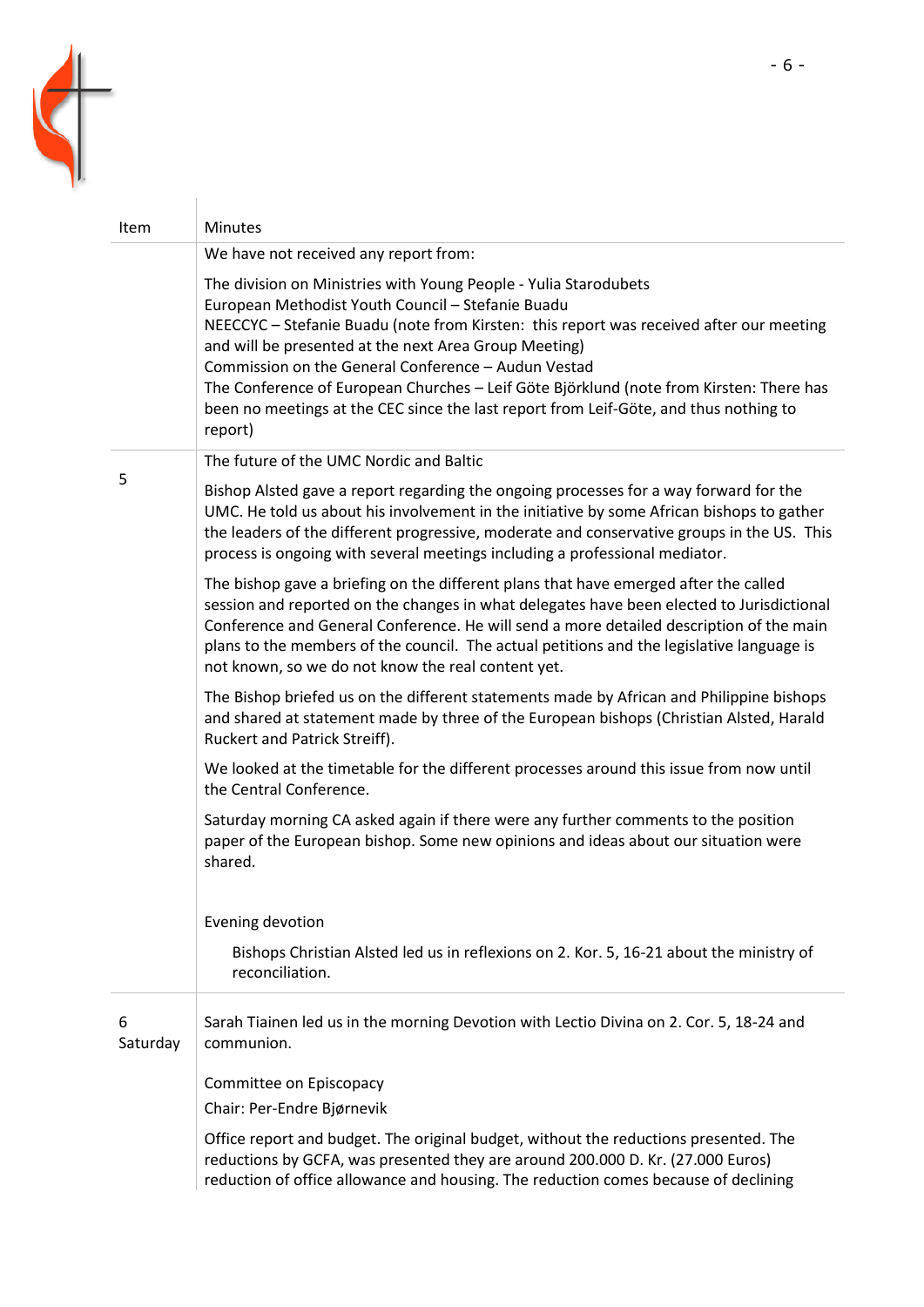

Item Minutes

# **We amended the presented budget for 2020 not to contain any increase in the bishops'**

**We approved the budget and for 2020, we will cover the deficit from our reserves. For 2021, we will reduce our contributions for the episcopal Fund to cover the deficit. We cannot reduce salaries, nor housing allowance, and we cannot function with a smaller office.**

**The 2021 budget proposal will be presented at the spring meeting 2020.**

Episcopal election (attach procedures from CC 2016)

Per-Endre Bjørnevik presented the survey among the annual conferences on the issue of making a temporary change to the discipline to make it possible to re-elect Christian Alsted for bishop for another four years. The survey gave a clear result; the majority of the annual conferences support this.

**Proposal: Hilde Marie Øgreid Movafagh will prepare a petition to this end at our next meeting.**

**The proposal was adopted.**

apportionments in the US.

**Proposals:** 

**salary.**

Presentation of the Bishop's personal report and days of presence. Christian Alsted pointed to the part of the report where he speaks about his decision not to reveal his personal position on the question of human sexuality in order to be able to lead in all his conferences.

The Bishop and his assistant left the room.

We had a good conversation about the bishop's ministry; followed by a good conversation with the bishop. We support the decision by the bishop not to reveal his position on

|   | human sexuality.        |                                                                                                                                                                     |  |  |
|---|-------------------------|---------------------------------------------------------------------------------------------------------------------------------------------------------------------|--|--|
| 7 | Central Conference 2021 |                                                                                                                                                                     |  |  |
|   | а.                      | Final version of the guidelines for planning of Central Conference.                                                                                                 |  |  |
|   |                         | The new guidelines were approved with a few additions. See document.                                                                                                |  |  |
|   |                         | Proposal: To save money we recommend to the full council that the CC starts on<br>Thursday afternoon.                                                               |  |  |
|   |                         | The proposal was approved.                                                                                                                                          |  |  |
|   |                         | b. The future of the Northern European and Eurasia CC                                                                                                               |  |  |
|   |                         | The fall meeting 2020 will be a full council meeting. Here we must talk about the<br>result of the spring general conference and prepare petitions for the CC 2021. |  |  |
|   |                         | We will alert the Committee on the BoD to their task of coming up with proposals<br>for adaptations to the BoD to the central conference.                           |  |  |